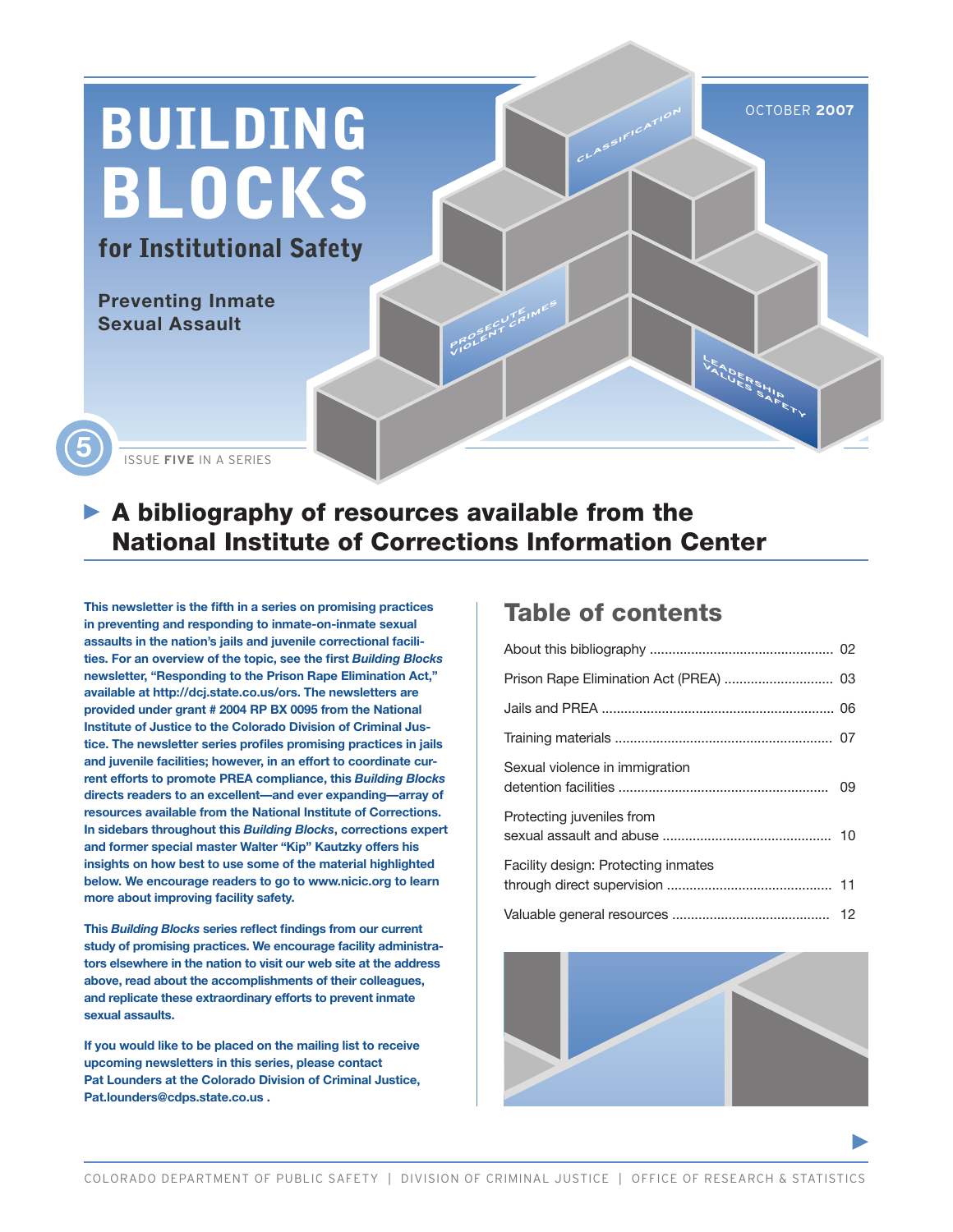

# About this bibliography

Since 2003, when the U. S. Congress passed the Prison Rape Elimination Act (PREA), a variety of materials have been developed to help correctional staff understand what constitutes sexual assault and abuse in a correctional facility, how to create safe environments to prevent its occurrence, and how to respond effectively if it does occur.

This *Building Blocks* newsletter provides an annotated bibliography of resources related to PREA, sexual violence in jails, immigration detention facilities, and juvenile facilities, and inmate management. In addition, resources are provided on direct supervision, as research suggests that direct supervision management and design can be effective in protecting inmates. Also included are descriptions of training materials and other general resources that might be valuable to correctional staff seeking to address sexual violence in jails. All resources are listed in chronological order under each heading, with the most recently published materials listed first.

All materials are from the National Institute of Corrections (NIC) library, which houses a variety of materials that address correctional management and operations; correctional policies and standards; facility planning, design, and transition; offender programs; and special offender issues. NIC's library collection is unique because its focus is on unpublished research reports and analyses, program descriptions and evaluations, and staff training materials developed by correctional agencies; it also contains journals, newsletters, published books and monographs, video and audio tapes, and reference sources produced by or for National Institute of Corrections.<sup>1</sup>

To access most of the items in this list of resources:

• Visit the NIC Information Center library http://www. nicic.org/Features/Library, and

**We are grateful to the National Institute of Corrections Information Center for allowing us to reproduce in this publication the following annotations, taken from its online library or from the actual publication. We hope that you find this information helpful as you seek to reduce the incidence of inmate sexual abuse and assault in your facility. NIC continues to expand its library with relevant materials. If you would like more information and resources relating to PREA or are interested in participating in discussions about inmate sexual assault and abuse, visit NIC's online PREA clearinghouse at http://community.nicic. org/blogs/prea/default.aspx.**

- Type the Accession Number (listed after each annotation in this Bulletin) in the Search function. A description of the item will appear.
- Download the item as a PDF or order a hardcopy directly from NIC.

Some items described in this bibliography are not available online because they are either non-digital, copyright-restricted, or sensitive material and therefore only available in the main library; these items are marked with an asterisk (\*) in the bibliography and the Kutak number (refers to location in library) is provided. You can request these materials and others from corrections research experts at the NIC library through the Help Desk system.

- On NIC's library homepage, look in the left-hand column for the heading "Assisted Research" and click on "Ask an Expert."
- You will be taken to the NIC library Help Desk system, which will prompt you to log in (if you have used the system before) or to create a new account. You will then be able to quickly get in touch with an expert who can assist you in acquiring materials.

**The value of some of the resources listed here is captured in sidebars with comments from Walter "Kip" Kautzky, longtime corrections administrator and former special master. !**

<sup>1</sup> National Institute of Corrections: http://www.nicic.org/ Features/Library.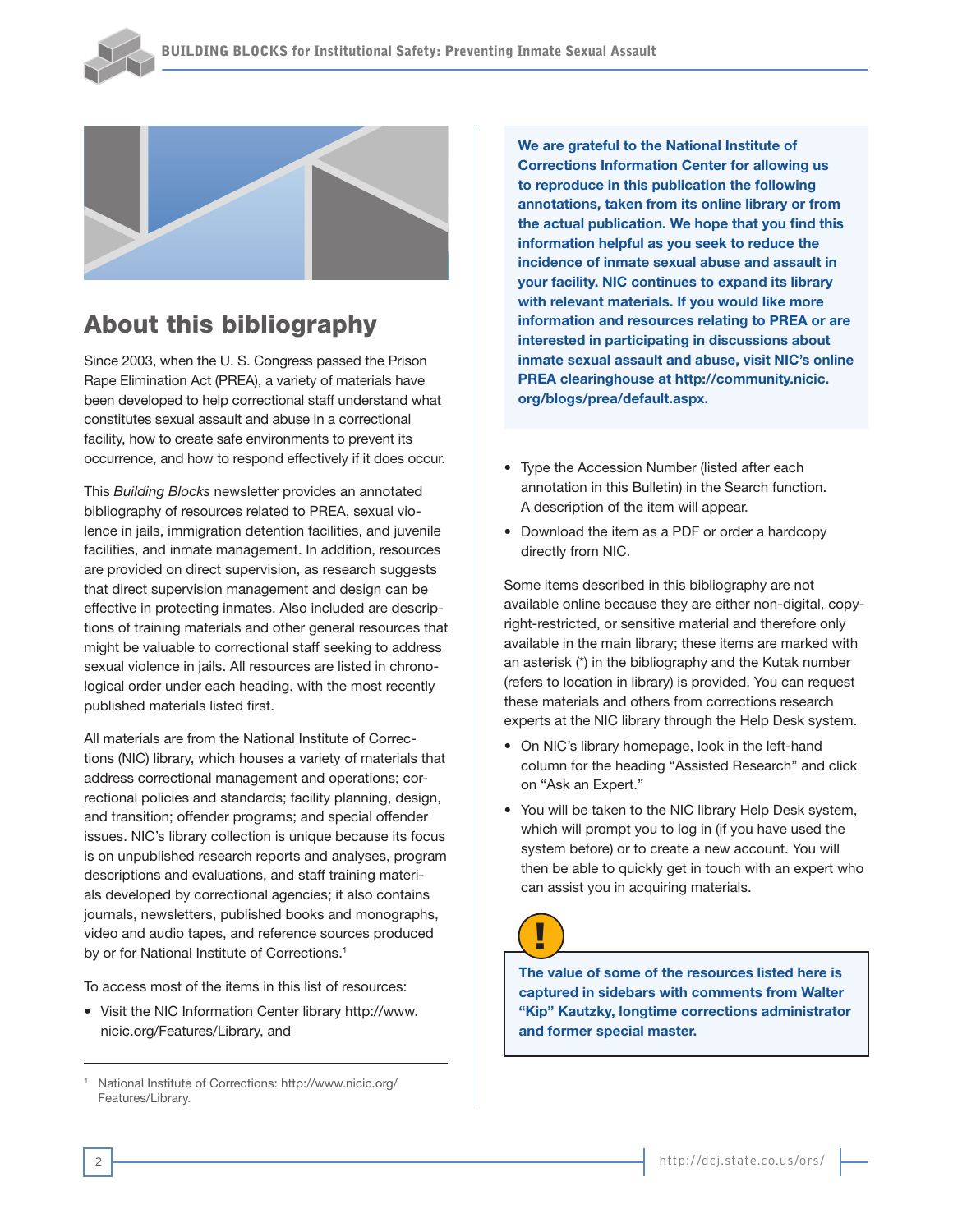



# Prison Rape Elimination Act (PREA)

#### >>>

Report to the Congress of the United States on the Activities of the Department of Justice in Relation to the Prison Rape Elimination Act (Public Law 108-79). 2006. National Institute of Corrections (Washington, DC).

This is the second annual report to Congress summarizing the activities of the Office of Justice Programs (i.e., the National Institute of Justice, the Bureau of Justice Statistics, and the Bureau of Justice Assistance) and the National Institute of Corrections to curtail prison rape. This report contains the following sections:

- Introduction and background; activities and accomplishments;
- BJA grant summaries; and
- Roundtable feedback from regional workshops.

Activities and accomplishments are noted for the Office of Justice Programs (OJP):

- National Institute of Justice (NIJ)—legislative mandate, research on sexual violence in corrections and the protection of human subjects, research awards, and requests for proposals (RFPs);
- Bureau of Justice Statistics (BJS)—legislative mandates, administrative survey collections;
- Bureau of Justice Assistance (BJA)—legislative mandate, awarding of Protecting Inmates and Safeguarding Communities Grants; and
- National Institute of Corrections (NIC)—legislative mandate, training and education, regional workshops for executive leadership, informational video of "Responding to Prison Rape," NIC videoconference, continued distribution of "Video Tool Kit 1: Facing Prison Rape," agency/staff focus groups, technical assistance, and national clearinghouse. Accession Number: 022122.

#### >>>

Staff Perspectives: Sexual Violence in Adult Prisons and Jails: Trends from Focus Group Interviews. 2006. National Institute of Corrections (Washington, DC); The Moss Group, Inc. (Washington, DC).

Findings from focus group interviews of correctional personnel are reported on the following topics:

- Staff perspectives on sexual violence policy;
- Changing attitudes;
- Inmate culture;
- Causes and conditions of sexual violence;
- Indicators of assault;
- Characteristics of potential inmate victims and predators;
- Places of sexual assault;
- Staff responding to sexual assault;
- Staff and inmate training;
- Women's facilities;
- Jails;
- Investigations;
- Prosecution;
- Community awareness; and
- Staff recommendations.

An executive summary precedes these comments. Accession Number: 021619.

#### >>>

# Prison Rape Elimination Act (PREA): Consider-

ations for Policy Review. 2006. A policy review guide designed to assist in drafting PREA policies for review by the National Institute of Corrections is provided. Sections of this document are: purpose; questions to consider—policy organization, definitions, zero tolerance, staff/offender duty to report, prevention, and investigations (e.g., general, selection and training of investigators, protocols, and aftermath); and list of resources. Accession Number: 021512.

#### >>>

Shining Light in Dark Corners: An Overview of PREA Legislation and Introduction to Current Research. 2006. Jennifer Macy Sumner and Kristy N. Matsuda. University of California, Irving. Center for Evidence-Based Corrections (Irving, CA). UC researchers discuss current and prior research efforts on sexual assault of inmates. Accession Number: serial949.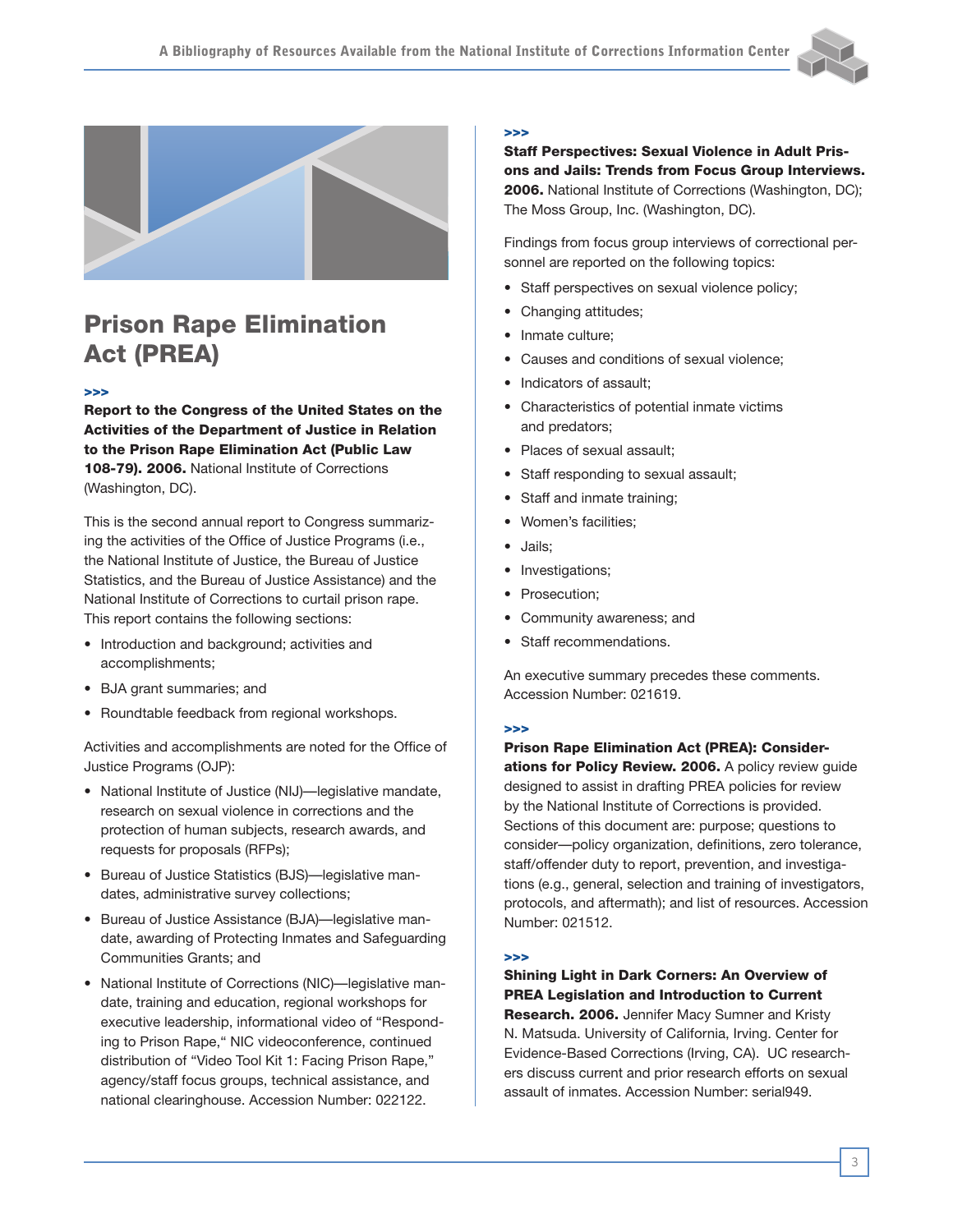# Planning for Prevention

NIC's Resource *Guide for Newly Appointed Wardens* warns:

*Change is a balancing act—you cannot have too much or too little. Too little is the greater trap.*

To assist staff, the *Resource Guide for Jail Administrators*  offers a model planning process to capture and direct staff suggestions (see page 24). At a practical level, the *Resource Guide* shows jail or prison staff how to make rape prevention a measurable performance objective in Policy and Post Orders (see pages 32-33). Following the planning process after an incident, staff may suggest prevention strategies requiring structural changes to facility design. System changes to closed circuit cameras or locking systems, or schedule changes limiting inmate access to a specific area may require further facility design study.

Chapter 4 of the NIC *Resource Guide for Jail Administrators* provides a blueprint for change beginning with a review of physical plant and systems that vary in "age, size, mission, and function." With its application to both jail and prison operations, the *Resource Guide for Jail Administrators* provides practical building blocks to define the specific relationships between control centers and housing areas that determine how effectively staff can supervise inmate activities.

Facility design and systems are critically important to achieving effective prevention strategies:

- Direct supervision designs place the correctional supervisors in contact with offenders by limiting sight and sound barriers.
- Remote podular designs provide line of sight but from a secure control room dependent upon communication technology to the general housing area or to individual cells.
- Linear designs pose the greatest challenge by requiring the officer to go to the dayroom or cell area or to release the inmate to come to the supervisor.

Some jails and prisons are designed to rely on closed circuit television to provide supervision. In some cases installing additional cameras is a simple and cost effective way to prevent inmate sexual assault. In other cases, employing additional staff or rescheduling certain activities may be more useful and less costly steps toward prevention.

Chapter 4 identifies the "Characteristics That Support Effective Jail (Prison) Operations." Systems evaluations help staff define the location of high risk areas such as shower and toilet areas, dayroom areas, janitor closets, and storage areas that help focus on prevention strategies. With the checklist to guide staff (See Appendix C) the administrative team can identify the strategic steps to prevent sexual assault in intake areas, visiting areas, inmate housing, support service areas, and program and recreation areas. Each presents unique circulation and control problems that require staff commitment to reducing the risk of sexual assault or assault in general. Chapter 4 concludes with additional resources such as "Correctional Technology: A User's Guide" by C. Kichen, J. Murphy, and R. Levinson and "Guidelines for Development of a Security Program" (1997), by J.D. Henderson, W. H. Rauch, and R. L. Phillips.

Chapter 5 focuses on "Jail Staffing and Scheduling" as integral parts of the prevention strategy. By reexamining inmate activity schedules, the jail or prison can determine "how many and what kinds of staff are needed to work at various times of the day and week" to improve prevention. It also shows peaks in the workload that might be leveled out by rescheduling activities.

Chapter 8,"Jail Security, Safety, and Emergency Preparedness," connects primary supervision of inmates through direct staff-inmate interaction with the jail's means to monitor its overall security. For security and operations staff reliant on building systems, this chapter provides strategies to improve control during Inmate Movement. This section provides the steps to examine procedures to respond to the increased security risk presented by inmates during each type of movement. The *Resource Guide* suggests that "all internal movement should be monitored to maintain accountability of inmates while they are outside their assigned housing units." How this is accomplished can lead to reducing incidents of sexual aggression. As part of the accountability process, the *Resource Guide* provides Checklist 9 and 12 to assist staff in achieving the prevention outcomes required by PREA.

Chapter 9 allows administrators and operations staff to consider their major performance indicator: inmate behavior management, which is also the title of the chapter. By focusing on the legally established safety requirement to protect inmates from other inmates and themselves, jail and prison officials are reminded of their commitment to safety and prevention. Risk management is essential in carrying out the correctional duty to respect an inmate's due process rights in making decisions about housing assignment, supervision level, program placement, and access to services. Fundamental to this process is "[a]ssignments …. based on a proper assessment of risk and needs conducted with valid instruments."

Accession Number: 020030.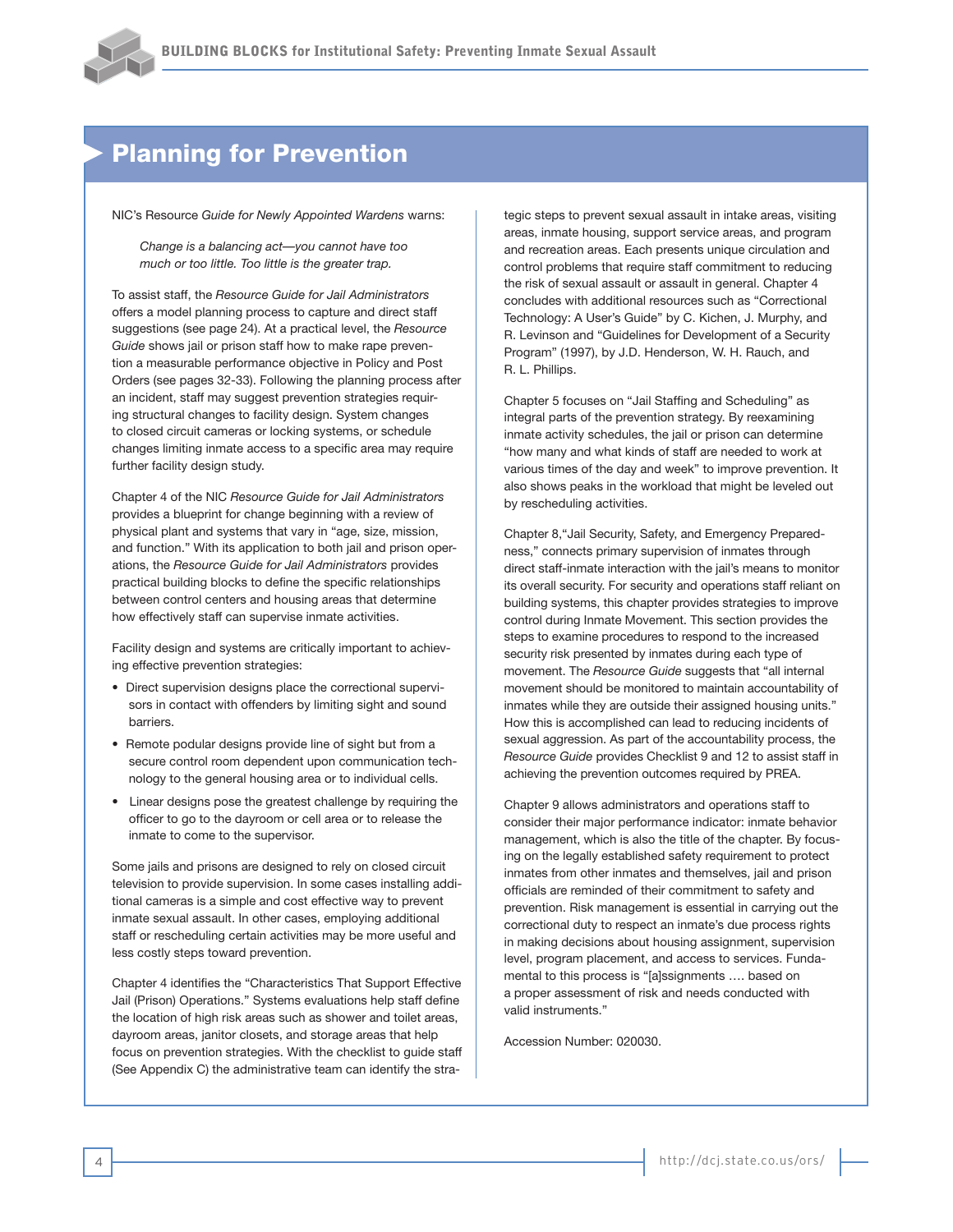

#### >>>

# PREA Update: Stop Prisoner Rape's Report on the

Prison Rape Elimination Act. 2005. Stop Prisoner Rape (Los Angeles, CA); SPR (Los Angeles, CA). This publication is an analysis of the law's impact to date and highlights some areas of concern, which, if addressed, will help to ensure PREA's success. The activities of the following agencies are reviewed: the National Prison Rape Elimination Commission; the Bureau of Justice Statistics; the National Institute of Justice; the U.S. Bureau of Justice Assistance; and the National Institute of Corrections, including its video series "Facing Prison Rape" and "Responding to Prisoner Rape," regional and focus group meetings, the 3-hour videoconference "How PREA Affects You," and the PREA "tool kit." Accession Number: 020478.

#### >>>

#### Summary Report: Regional Workshops. 2005.

National Institute of Corrections (Washington, DC); The Moss Group, Inc. (Washington, DC).

Feedback from four executive level regional workshops regarding the PREA is reported. Extended responses from groups of executive-level administrators and policy makers representing community corrections, prisons, jails, and juvenile justice follow an executive summary. Comments are organized according to the four roundtable groups mentioned above on the following themes:

- Critical issues currently faced in the successful implementation of PREA;
- Barriers and obstacles which may be encountered in the implementation of the elements of PREA; and
- The kind of support that would be helpful from the National Institute of Corrections (NIC) and the other federal partners.

Accession Number: 020508.

#### >>>

Sexual Offenders and Victims. 2005. Palm Beach County Sheriff's Office (West Palm Beach, FL). A policy designed to follow the guidelines set forth by the PREA is presented. Procedures cover:

- What a deputy arriving on the scene of a reported crime should do;
- The protection of crime scene and preservation of evidence;
- The medical care of an alleged victim;
- What to do with written reports;
- The screening of arriving inmates;
- The distribution of booklets on sexual abuse/assault;
- Training requirements for staff.

Accession Number: 020360 / Kutak VF 2216.21.\*

#### >>>

Facing Prison Rape, Part 1; How the Prison Rape Elimination Act Affects You [Videoconference Held July 21, 2004]; How the PREA Affects You. National Institute of Corrections (Washington, DC); The Moss Group, Inc. (Washington, DC). The first part of a multi-phase program about the PREA, a federal law that affects all correctional facilities, is presented. This 3-hour satellite/Internet broadcast will: provide a comprehensive overview of PREA; explore the potential operational impact on prisons, jails, and community corrections facilities; identify available resources; describe the legal liabilities of PREA; and discuss implementation strategies.

Also included is "Facing Prison Rape," an informational video that discusses the elements of the PREA and the critical issues facing administrators. It is accompanied by a Facilitators Guide, a PowerPoint presentation, a copy of the Act, and a bibliography of additional resources that, with the video, provide an overall introduction to the PREA for correctional leaders. Accession Number: 019765.

## >>>

## A Town Hall Meeting – Addressing the Prison Rape Elimination Act [Satellite/Internet Broadcast].

2004. National Institute of Corrections Academy (Longmont, CO). 1 computer disk; DVD-ROM (120 min.).

This 2-hour program in a town hall format was broadcast live from the American Correctional Association's Winter Conference in Phoenix, Arizona on January 10, 2005. The discussion panel includes various leaders working in and with corrections and criminal justice professionals. The intent of the broadcast is to provide education and upto-date information on PREA to the field of corrections. Discussion topics include the following:

- Issues of misconduct that initiated the legislation;
- What drove the Act through Congress; and
- The issue of misconduct.

Accession Number: 020157.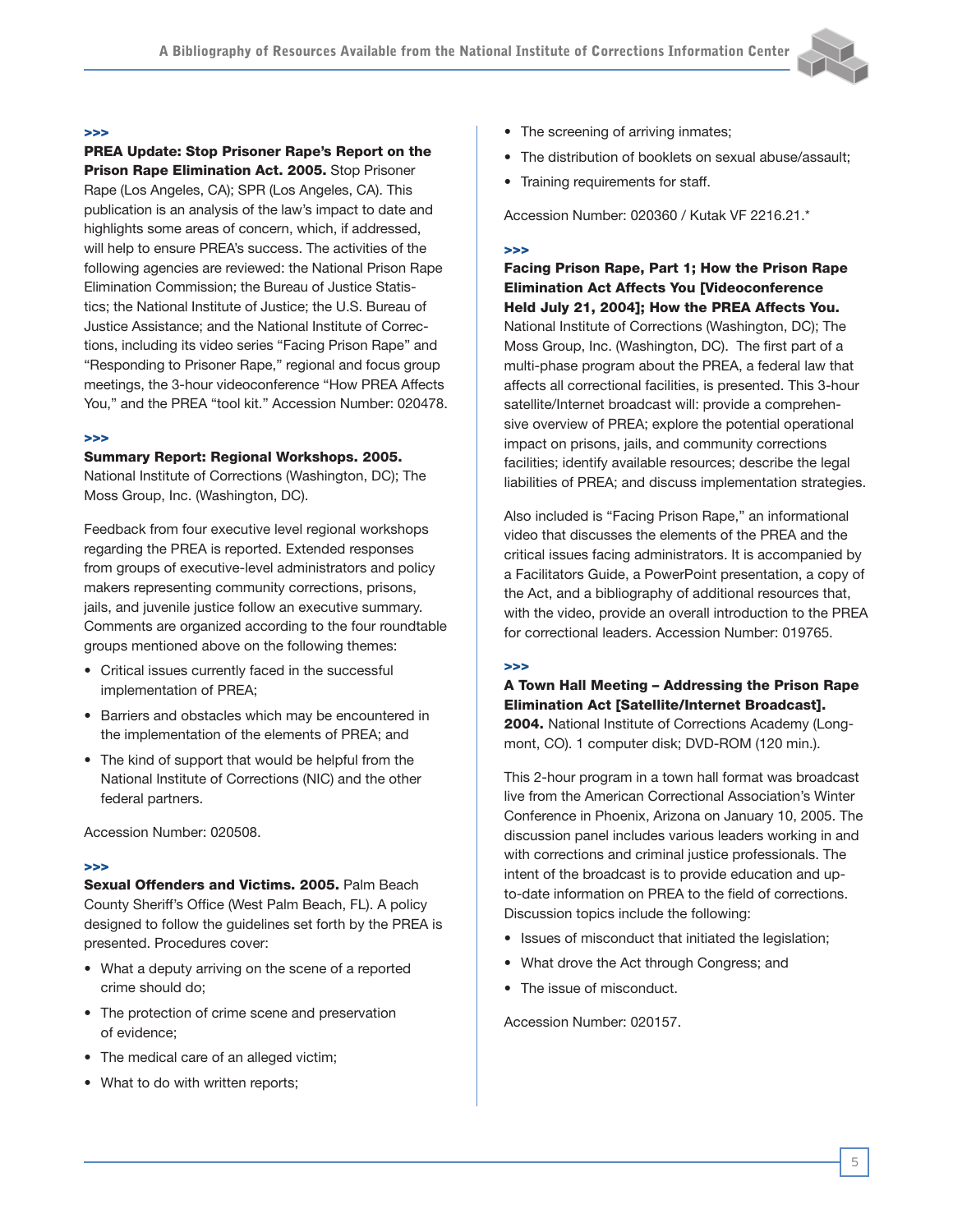

#### >>>

Prison Rape Resources. 2004. Vachss, Andrew. Sources on the World Wide Web regarding prison rape are organized into the topical areas of articles and commentary and opinion. Accession Number: 019670.

#### >>>

# Prison Rape: A Critical Review of the Literature Executive Summary [and] Working Paper. 2004.

By Gerald G. Gaes and Andrew L. Goldberg. This paper reviews prior and current research, and offers substantive suggestions on the best ways to measure the prevalence and incidence of sexual victimization in prison, including problems that will be encountered in assessing and interpreting results of a national survey of prisons and jails. This report covers:

- Federal legislation;
- Defining sexual victimization prevalence and incidence;
- Prison rape literature;
- Studies involving primarily men, or men and women;
- Studies involving exclusively women coerced sex among women;
- U.S. national probability sample of rape during incarceration;
- U.S. national probability sample of forced sexual activity among youth in juvenile facilities;
- Summary of prison rape estimation studies;
- A meta-analysis of prison sexual assault studies;
- Social desirability of responses and the nature of sensitive questions;
- Study procedures and the problem of selective bias;
- Recall and telescoping;
- Interview modes;
- The problem of validity;
- Sample size and question wording;
- Adjustments to the prison rape estimates and
- The ranking of problematic prisons.

Accession Number: 019813.

#### >>>

## Prison Rape Education Project (PREP): Manual/ Overview for Jail/Prison Administrators and Staff.

1997. Stephen Donaldson. Safer Society Press. While this manual focuses on prisoner-related materials, brief information can be found by the reader about various components for understanding, controlling, and responding to rape and sexual aggression in correctional facilities. Accession Number: 019809 / Kutak 2216.21 PREP.\*



# Jails and PREA

## >>>

Proceedings of Large Jail Network Meetings. July 2006, January 2006, July 2004. National Institute of Corrections. Jails Division (Longmont, CO). Contents of these Proceedings include discussions of PREA in local jails.

- "Prison Rape Elimination Act (PREA) and Jails" by Larry Solomon, July 2006; Accession Number: 021711.
- "Discussion: PREA in Local Jails," January 2006; Accession Number: 021279.
- "Prison Rape Elimination Act of 2003," July 2004; Accession Number: 019957.

#### >>>

#### The Prison Rape Elimination Act: What Police

Chiefs Need to Know. 2007. Andrew Jordan, Marcia Morgan, and Michael McCampbell. Information regarding PREA for police chiefs of agencies operating lockups and holding facilities for adult and juvenile arrestees can be found in this article. Sections of the piece include:

- What PREA is;
- Definition of terms;
- Key components of PREA;
- The national PREA Commission (NPREC);
- Attitudes and barriers;
- Impact on the department; and
- Five steps to take now.

Accession Number: 022170.

#### >>>

## Responding to the Prison Rape Elimination Act.

2006. Colorado Division of Criminal Justice. Office of Research and Statistics (Denver, CO). Peggy Heil and Kim English. This bulletin, called *Building Blocks for Safer Institutions*, provides practical information on established approaches that encourage safe environments in jails and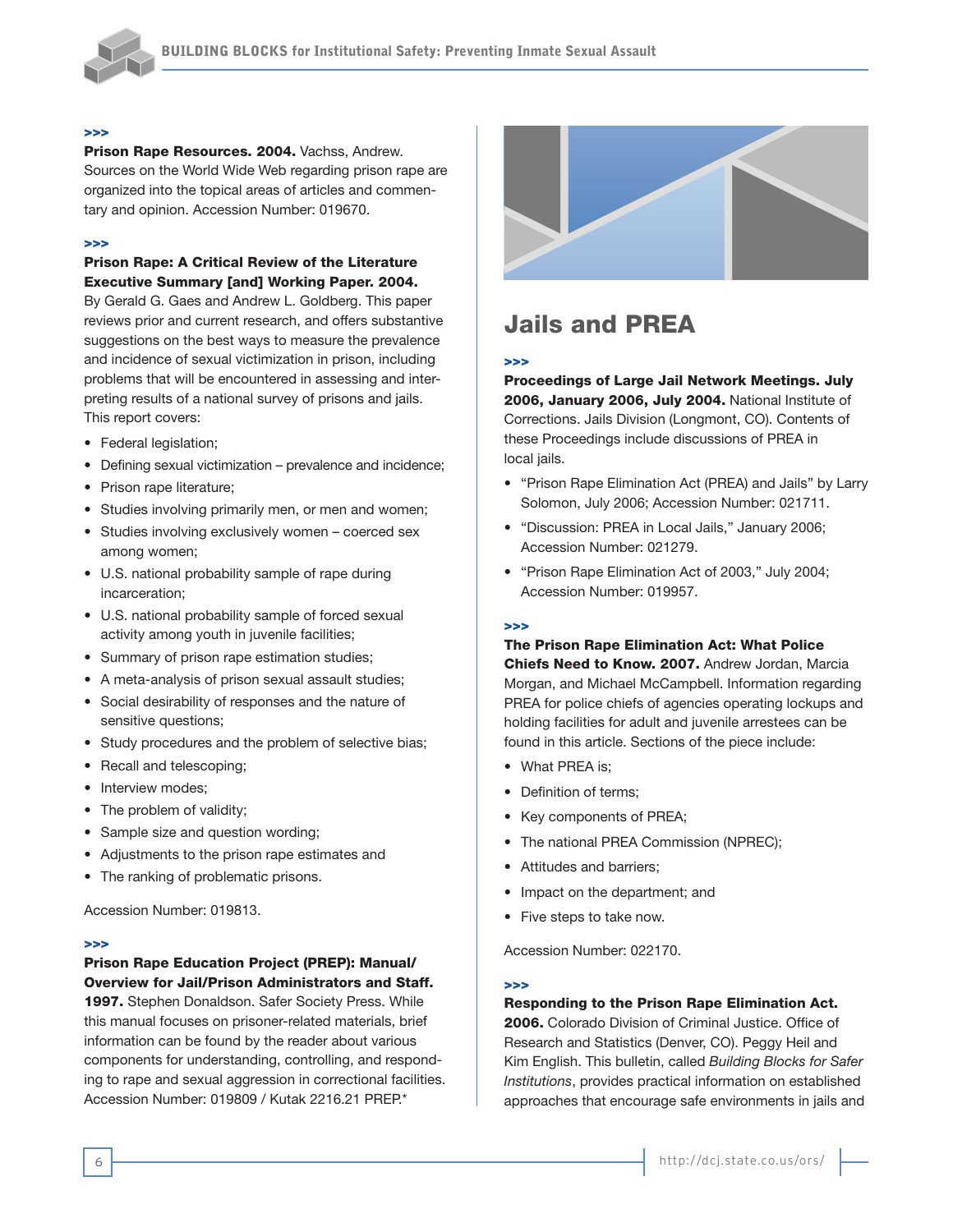

juvenile facilities regarding prison rape. Sections of this issue are:

- Sexual violence in adult correctional facilities;
- Why administrators should care about sexual assault;
- Sexual violence in juvenile facilities;
- Other current research efforts;
- A few recommendations:
- Definitions of sexual violence;
- Logic models as program development, management, and feedback tools.

A logic model is a tool that helps translate the intent of a practice into actual operations, therefore facilitating program replication and evaluation. This bulletin is the introduction to the *Building Blocks* series, a description of promising practices based on field research undertaken by the Office of Research and Statistics and funded by the National Institute of Justice. Additional issues of *Building Blocks for Safer Institutions* can be found at http://dcj.state.co.us/ors. Accession Number: 022279.

#### >>>

#### Prison Rape Elimination Act and Local Jails: The

Facts. 2006. National Institute of Corrections (Washington, DC); The Moss Group, Inc. (Washington, DC). This brochure explains the impact of PREA on jails. Topics include: what PREA is; how PREA applies to jails; what jails need to be doing; and answers to frequently asked questions. Accession Number: 021455.

#### >>>

#### Prince George's County Policy on PREA: Inmate

Rights. 2005. This policy establishes a zero tolerance for prison rape and sex-related offenses, including attempts. The document includes procedures for

- Intake;
- Victim identification;
- Verifying suspected sexual misconduct;
- Staff intervention with victims;
- Staff training; and
- Data collection.

Accession Number: 020880 / Kutak VF 2216.21.\*

#### >>>

Inmate Sexual Assault. 1998. Prince William-Manasses Regional Adult Detention Center (Manassas, VA). A standard operating procedure requires "any alleged sexual assault of an inmate be responded to immediately." Accession Number: 019296 / Kutak VF 2216.21.\*

**Dennis Kimme links facility design with staffing and supervision requirements in the** *Jail Design Guide: A Resource for Small and Medium-Sized Jails***.** 

*There is a close link between classification and the issues of surveillance/supervision mode and staffing.* **(Jail Design Guide, 1998 pages 3-28)**

**He adds a critically important point for prevention planning:**

*Buildings contain behavior. Staff controls inmate behavior.* **(Jail Design Guide, 1998, pages 3-58)** 

**The design guides help correctional administrators define the links between facility design, risk management approaches, and staffing with their operations staff. Design changes, system changes such as closed circuit television cameras, schedule changes, and additional staffing each play a definable role in preventing sexual assault. Accession Number 015061.**



# Training materials

#### >>>

Responding to Prisoner Rape, Part 2; Assessing Your Agency's Response to Prison Sexual Assault [Satellite/Internet Broadcast]. 2005. National Institute of Corrections Academy (Longmont, CO); The Moss Group, Inc. (Washington, DC). One computer disk; CD-ROM + 3 computer disks; DVD-ROM (344 min.). The second phase of a multi-part program about the PREA, is presented. "Assessing Your Agency's Response to Prison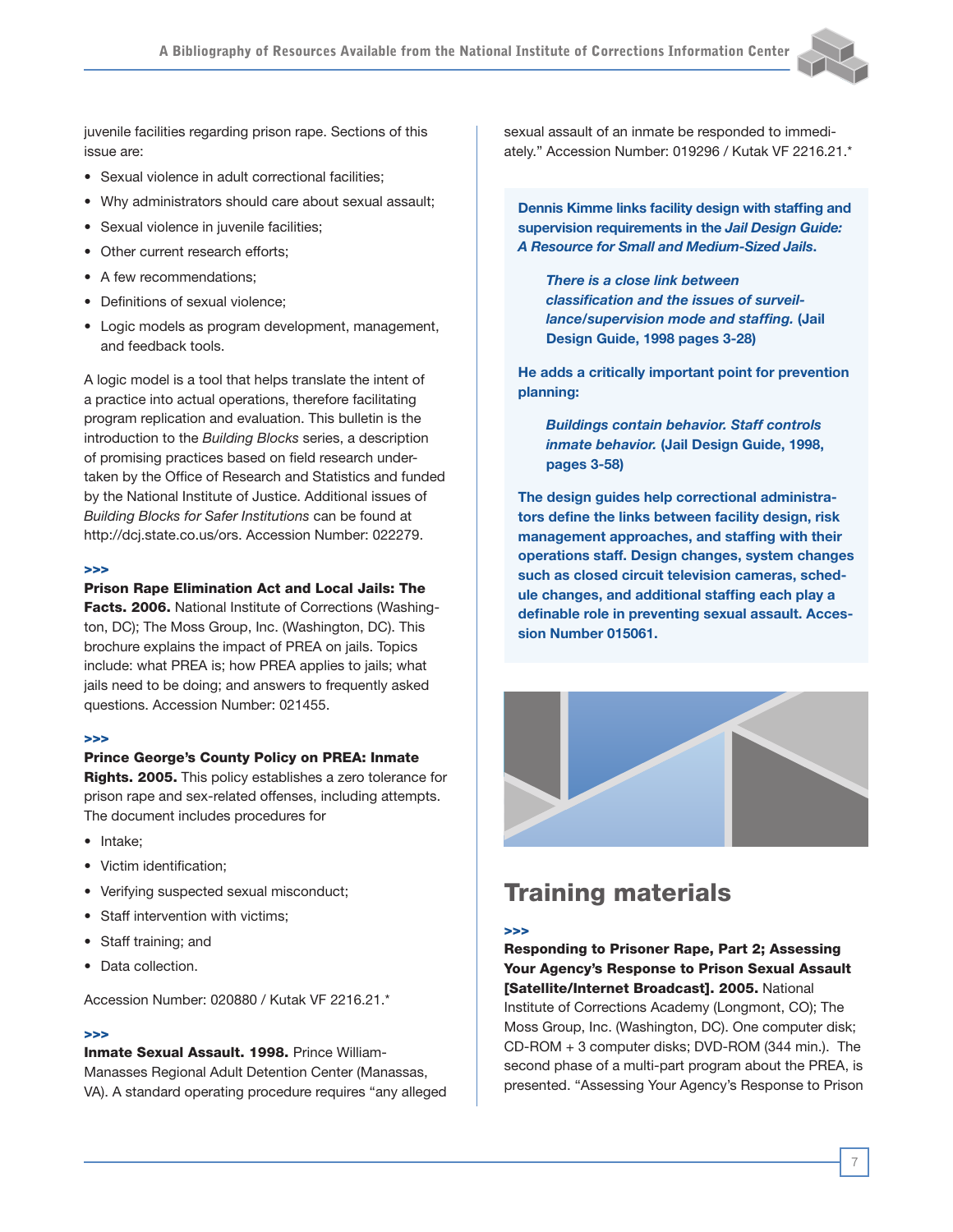Sexual Assault" is a 6-hour training program, broadcast on January 26 and 27, 2005, which examines practitioners' perspectives on inmate sexual assault and critical issues faced by all confinement institutions and community corrections agencies that house adult or juvenile offenders. Presenters build on "How the PREA Affects You" (NIC accession no. 019765) and discuss potential operational impacts on jails, prisons, and community corrections. There is also information about activities of federal agencies and the national PREA Commission. Input from focus groups across the past year will be shared throughout this training, and the program will begin exploring response strategies in correctional settings.

The 28-minute-long video "Responding to Prison Rape" examines effective strategies for preventing sexual assault and misconduct in both male and female correctional settings. Also included is a "Resource Disk" that contains a facilitator's guide for "Responding to Prisoner Rape," an overview of PREA presentations, a bibliography, and a copy of the law itself. Also available as a PDF or hardcopy: Site Coordinator's Guide for "Assessing Your Agency's Response to Prison Sexual Assault" and "Participant's Guide for "Assessing Your Agency's Response to Prison Sexual Assault." Accession Number: 020158.

## Assessing your agency's response to prison sexual assault

**For the administrator committed to preventing sexual assault, special staff meetings to examine after-action reports following a prison rape may not accomplish the rape prevention standard envisioned by PL 108-79. To guide staff discussion toward PREA's goal of eliminating sexual assault through prevention, the U. S. Department of Justice National Institute of Corrections offers a video** *Assessing Your Agency's Response to Prison Sexual Assault***. NIC Accession Number 020158.**

#### >>>

#### Sexual Assault and Misconduct with Offenders Training and Policies and Procedures. 2002, 2005.

Corrections Center of Northwest Ohio. 162 p. document + computer disk; CD-ROM. A collection of training materials regarding sexual assault and sexual misconduct can be found on this CD-ROM. Contents include:

• "Prison Rape Elimination Act" lesson plan by Jim Dennis and Toby Bostater (1.5 hours, 2006);

- "Staff Sexual Misconduct Training" lesson plan by Jim Dennis and Dennis Sullivan (2 hours, 2002);
- "Sexual Misconduct PreService" PowerPoint presentation;
- "Prison Rape Elimination Act of 2003 (PREA)" PowerPoint presentation;
- "Sexual Misconduct with Offenders" policy (2005);
- "Internal Investigations" policy (2002); and
- PREA additions to the inmate handbook.

Accession Number: 020795/Kutak TR 2216.21.\*

#### >>>

Sexual Assault Prevention in the Correctional Environment (Lesson Plan). 2003. Jerry Wagner. The prevention of sexual assault in correctional facilities is discussed during this 1.5-hour course. Participants will be able to: describe the Prison Rape elimination Act (PREA); define sexual assault as it pertains to prisons and jails; identify the traits and characteristics of the potential victim; identify the traits and characteristics of the predator; describe Rape Trauma Syndrome (RTS); identify staff intervention practices; and discuss crime scene preservation protocol for sexual assault. Copies of overheads, handouts, test, and answer key are also included. Accession Number: 020795/Kutak TR 2216.21.\*

#### >>>

Recognizing and Addressing Sexual Abuse, Assault Prevention and Intervention Issues In Your Juvenile Justice Setting: A Companion Workshop to the Overview of the Prison Rape Elimination Act (PREA) [Participant's Manual] 2006. National Institute of Corrections Academy (Longmont, CO).This Overview Workshop covers PREA in juvenile justice settings. Participants will be able to: recognize signs and symptoms of potential sexual abuse and assault in juveniles under their care; articulate the "dos" and "don'ts" related to working with juvenile victims of sexual abuse and assault; and analyze a scenario and decide upon an effective and appropriate course of action related to recognizing and addressing sexual abuse, assault, prevention, and intervention in their work setting. Accession Number: 021452.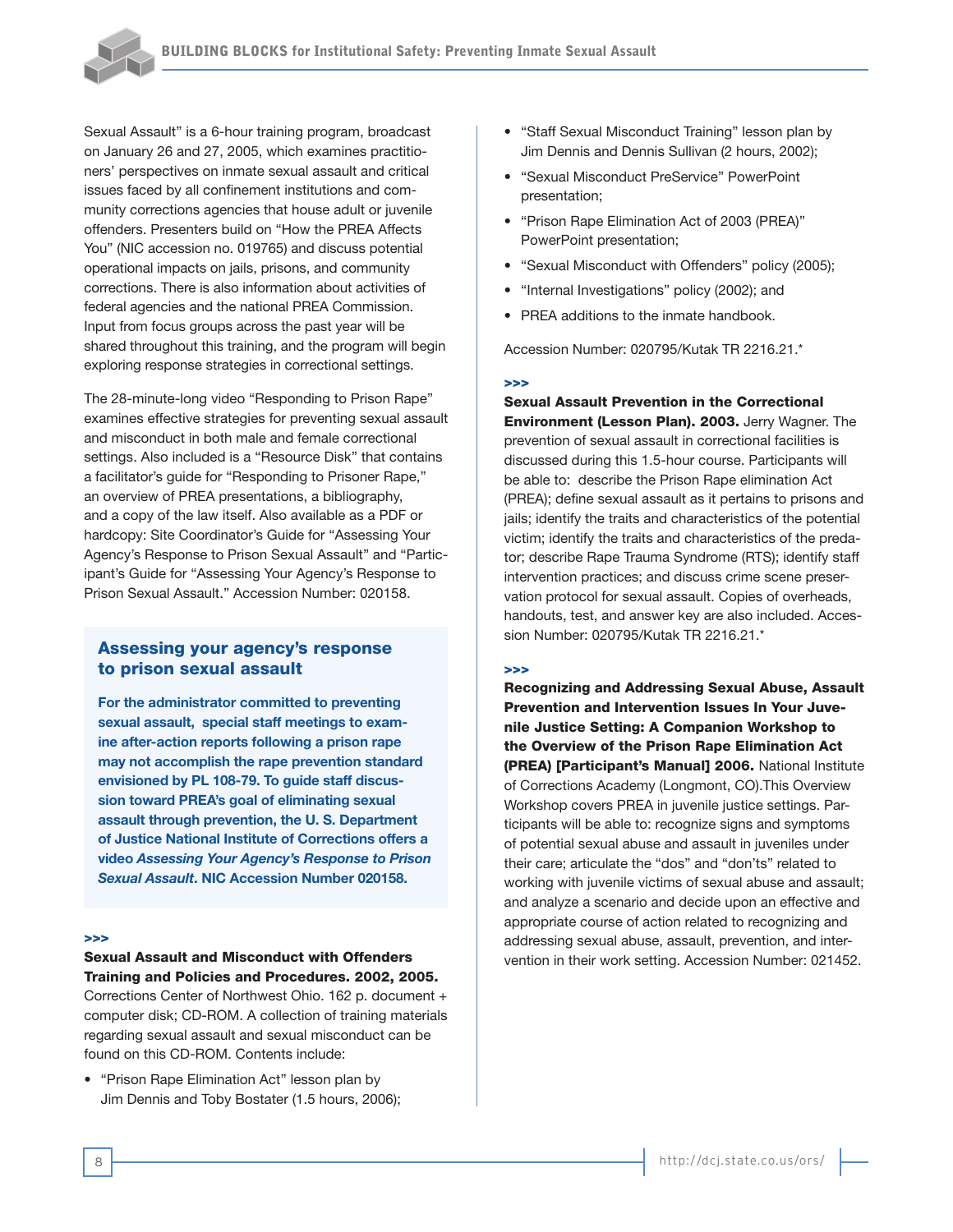

# Sexual violence in immigration detention facilities

#### >>>

No Refuge Here: A First Look at Sexual Abuse in Immigration Detention. 2004. Alex Coolman, Fateema Johnson, Melissa Roudabush, and Lara Stemple. Addresses issues surrounding inmate sexual assault in U.S. immigration detention centers. Six sections make up this report:

- Introduction;
- Sexual abuse in immigration detention;
- STOP PRISON RAPE's investigation;
- Weaknesses in ice (immigration and customs enforcement) standards; and
- Overview of better policies on sexual assault.

Accession Number: 020025

#### >>>

In the Shadows: Sexual Violence in U.S. Detention Facilities. 2006. Stop Prisoner Rape (Los Angeles, CA). This report highlights the widespread sexual abuse of incarcerated men, women, and youth in U.S. detention facilities and offers recommendations for remedying this acute human suffering. The report includes an executive summary and the following sections:

- Introduction:
- Legal framework;
- Systemic conditions giving rise to sexual assault in detention;
- Populations vulnerable to sexual assault in detention; and
- In the aftermath of assault, the lack of services and redress.

Accession Number: 021522.

# *Resource Guide for Jail Administrators*

**For more detailed operational planning, the administrator can access the** *Resource Guide for Jail Administrators* **(2004). The** *Resource Guide* **helps the administrator shape a planning process that engages key operational staff in executing strategies that prevent sexual assault. PREA raises prison rape elimination to the federal policy level suggesting that delegating its implementation to general staff meeting and continuous planning meetings may not achieve the "top priority" envisioned by Congress. With an emphasis on operational issues that apply to both prison and jails, the** *Resource Guide for Jail Administrators* **may provide the more useful tool for both jail and prison administrators. NIC Accession Number 020030.**

# Using the *Resource Guide for Jail Administrators* in the planning process

**To begin the staff discussion, the** *Resource Guide for Jail Administrators* **sets the legal framework for prevention strategies:**

- **1. Inmates have a right to safe, humane living conditions. The basis of most "conditions of confinement litigation are inadequacy in the facility's space, environmental conditions, safety, or sanitation.**
- **2. Federal and State laws and regulations govern the safety and environmental quality of public buildings and worksites.**

**Chapter 3 of the** *Resource Guide for Jail Administrators* **offers administrators a structured planning approach. Chapters 4, 5, 8, and 9 cover staffing, security systems, risk management and classification systems. Improvements and changes in each of these areas flow naturally from the design issues that lead to improved inmate risk management. NIC Accession Number 020030.**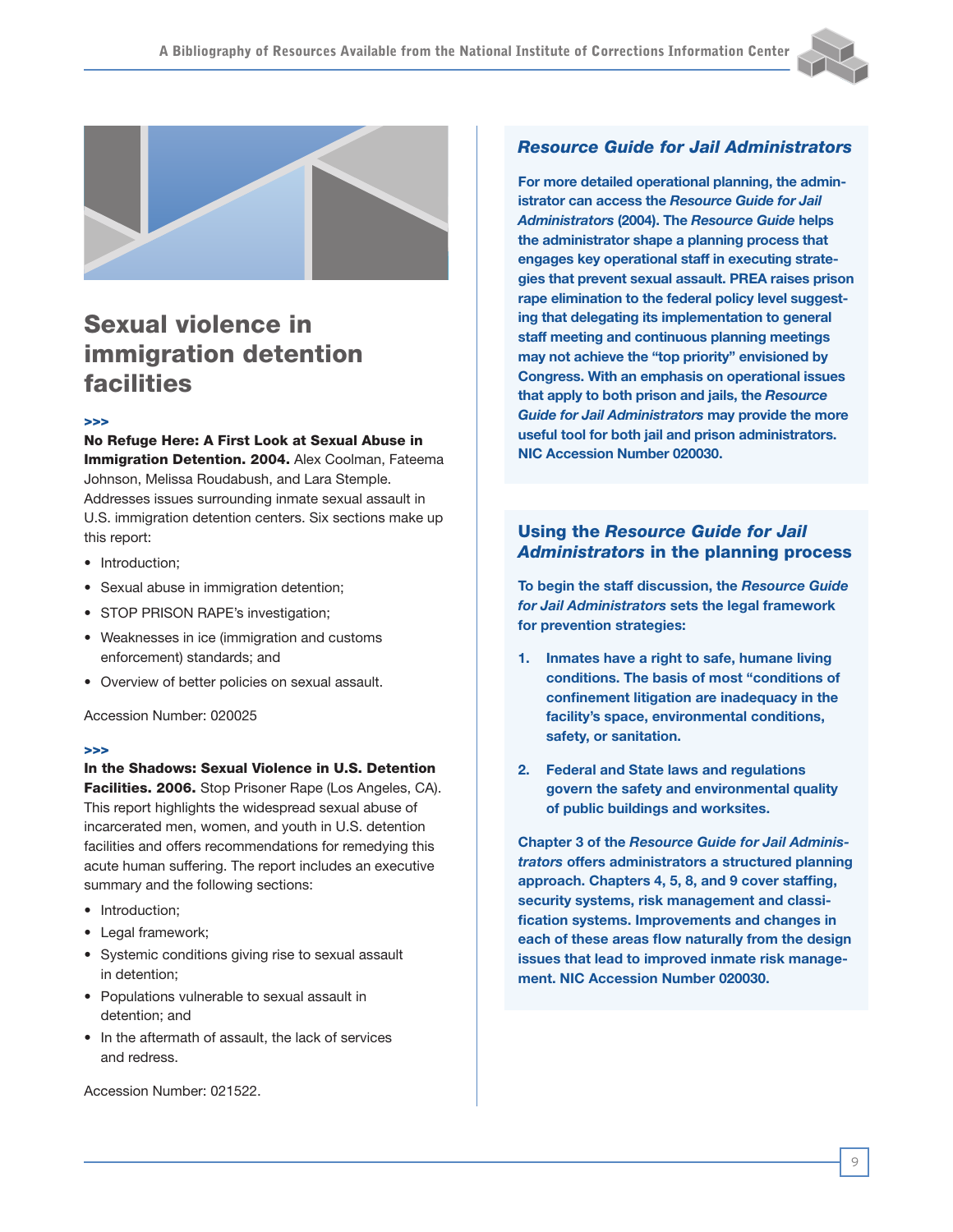

# Protecting juveniles from sexual assault and abuse

#### >>>

### Preventing Sexual Abuse of Children and Youth in Custody [Satellite/Internet Broadcast] 2006.

(2 computer disks DVD-ROM). Incidents of sexual abuse of juveniles in custody are reported at a rate 10 times higher than the rate in adult corrections. This 3-hour program, originally broadcast June 28, 2006, addresses this serious issue and introduces administrators, managers, advocates, and practitioners working with juvenile offenders to the requirements of PREA. At the end of this broadcast, participants will have a strong grasp of: requirements of the PREA that aim to prevent, address, and provide sanctions for the abuse of children and youth under the custodial care of juvenile and other authorities; legal and other implications when the sexual abuse of children and youth in custody are not addressed appropriately; best practices to begin developing policies, procedures, and practices to prevent and address the sexual abuse of children and youth in custody; and key points in the Act applicable to facilities used for the custody and care of youth and an action plan for implementing the PREA in these settings. Accession Number: 021504.

#### >>>

Recognizing and Addressing Sexual Abuse, Assault Prevention and Intervention Issues in Your Juvenile Justice Setting: A Companion Workbook to the Overview of the Prison Rape Elimination Act (PREA) [Participant's Manual]. 2006. National Institute of Corrections Academy (Longmont, CO). This Overview Workshop covers PREA in juvenile justice settings. Participants will be able to: recognize signs and symptoms of potential sexual abuse and assault in juveniles under their care; articulate the "dos" and "don'ts" related to working with juvenile victims of sexual abuse and assault; and analyze a scenario and decide upon an effective and appropriate course of action related to recognizing and

addressing sexual abuse, assault, prevention, and intervention in their work setting. Accession Number: 021452.

#### >>>

PREA Summary of Responses from Juvenile Focus Group on Staff Sexual Misconduct and Youth on Youth Sexual Assault. 2005. The Moss Group, Inc. (Washington, DC); National Institute of Corrections (Washington, DC). Responses to thirteen questions regarding curriculum related to staff sexual misconduct with youth and youth-on-youth sexual assault are provided. The focus groups gathered data to (1) inform NIC in how to best develop a juvenile-oriented curriculum on staff sexual misconduct; (2) guide NIC in identifying the major staff sexual misconduct related issues in juvenile corrections, including what stakeholders should be consulted, and strategies that should be used in naming the issues and building knowledge about the PREA; and (3) learn more about youth on youth sexual assault. Accession Number: 021569.

#### >>>

Meeting the Challenge of Housing Juveniles in Adult Facilities. 1994. (Longmont, CO); National Institute of Corrections Information Center (Longmont, CO). Frank Henn, LIS, Inc. This article describes Arapahoe County's approach to juvenile supervision through a co-located facility, housing both adult and juvenile offenders in separate living spaces. It describes the state's contributions, the role of the county's sheriff's office, facility planning, policy development, and direct supervision management. The article also discusses bedspace management, control measures, and inmate behavior. Accession Number: period106.

**The use of direct supervision as a method for improving the safety of incarceration facilities is a central strategy for moving the corrections profession forward and prioritizing the humane treatment of inmates. When architectural barriers interfere with direct supervision methods, NIC recommends a comprehensive inmate management technique that prioritizes face-toface communication and respectful, responsive interactions between facility staff and inmates. See Chapter 9 in** *Resource Guide for Jail Administrators***, Accession Number: 020030.**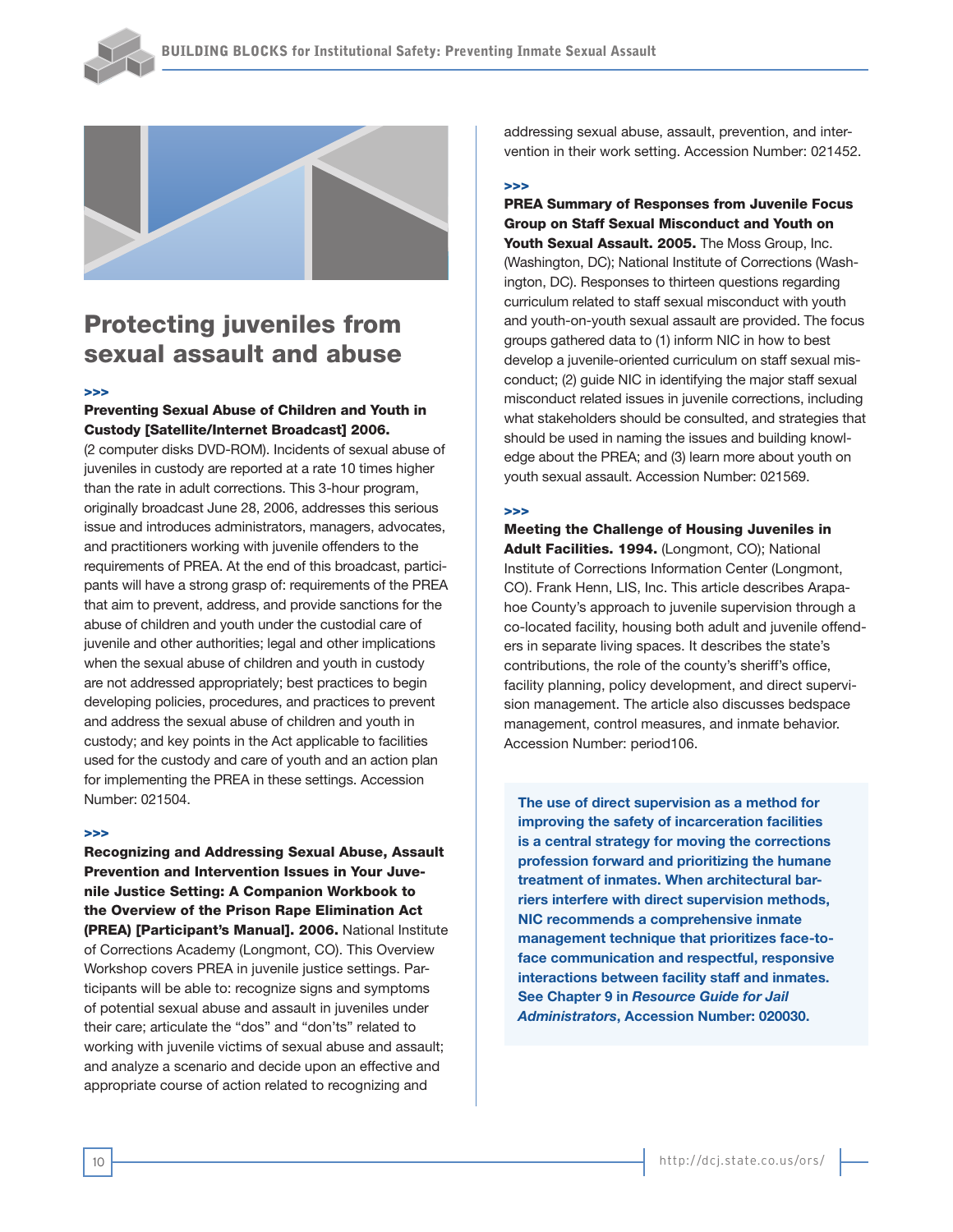



# Facility design: Protecting inmates through direct supervision

#### >>>

## Direct Supervision Jails: 2006 Sourcebook. [3rd

ed.]. 2006. National Institute of Corrections (Washington, DC). A directory of facilities that utilize the direct supervision concept of jail design and management is provided. Organized by state, entries provide the following information: facility name, address, description and status, year opened, contact person, facility capacity, direct supervision pods, direct supervision beds, largest direct supervision pod size, maximum inmates per officer, direct supervision dormitories, non-direct pods, disciplinary or high-security beds, and notes. An appendix provides jail indexes by physical design of facility, such as converted facilities, facilities with a combination of design styles, and all direct supervision facilities. Accession Number: 021968.

#### >>>

## Jails in America: A Report on Podular Direct Supervision, Version 2 [videorecording] 2005.

(1 computer disk; DVD-ROM (26 min.). The strengths of podular/direct supervision are explained. This video provides information regarding:

- The three types of jail design and inmate management (i.e., linear/intermittent surveillance, podular/remote supervision, and podular/direct supervision);
- Benefits of direct supervision;
- The eight key principles of direct supervision;
- Inmate management strategies;
- Booking;
- Orientation;
- Classification;
- The day room;
- The housing unit;
- Disciplinary segregation housing; and
- Inmate programs.

Jail officials from around the U.S. comment on direct supervision. Accession Number: 020741.

#### >>>

Jail Design Guide: A Resource for Small and Medium-Sized Jails. 1998. Kimme and Associates, Inc. Addresses architectural design as it relates to functional components of the jail, discusses overall design considerations, and reviews pre-design planning, renovation, construction costs, and facility transition. Accession Number: 015061.

#### >>>

#### Audits of Podular Direct-Supervision Jails. 1996.

Jay Farbstein; Dennis Liebert; Herbert Sigurdsont. Three facilities varying in size and region were audited to measure the state of the art in podular direct-supervision jails, to test how well direct supervision was performing, and to identify strengths and challenges. Staff and inmates in facilities in Minnesota, Florida, and Massachusetts were surveyed on issues such as safety and security, effective supervision of inmates, classification, staffing and training, and design and environment. Findings are presented in detail by facility. Floor plans are included for all units. Accession Number: 013633.

#### >>>

#### Podular, Direct Supervision Jails: Information

Packet. 1993. National Institute of Corrections. Jails Division (Longmont, CO). Designed to give the reader an introduction to the concept, this collection of articles discusses the principles of podular, direct supervision and local detention's experience with it. Articles are:

- "Direct Supervision of Correctional Institutions,"
- "Resolution Isolation of Staff from Inmates,"
- Special Focus On Comparison of Direct and Indirect Supervision Facilities," and
- "New Generation Jails."

Accession Number: 015527.

#### >>>

# A Comparison of "Direct" and "Indirect" Supervision Correctional Facilities: Final Report. 1989. Richard E. Wener and Greg Barker. This report quantifies the differences between direct and indirect supervision and specifies the design implications of each mode so that jurisdictions faced with changing or expanding

11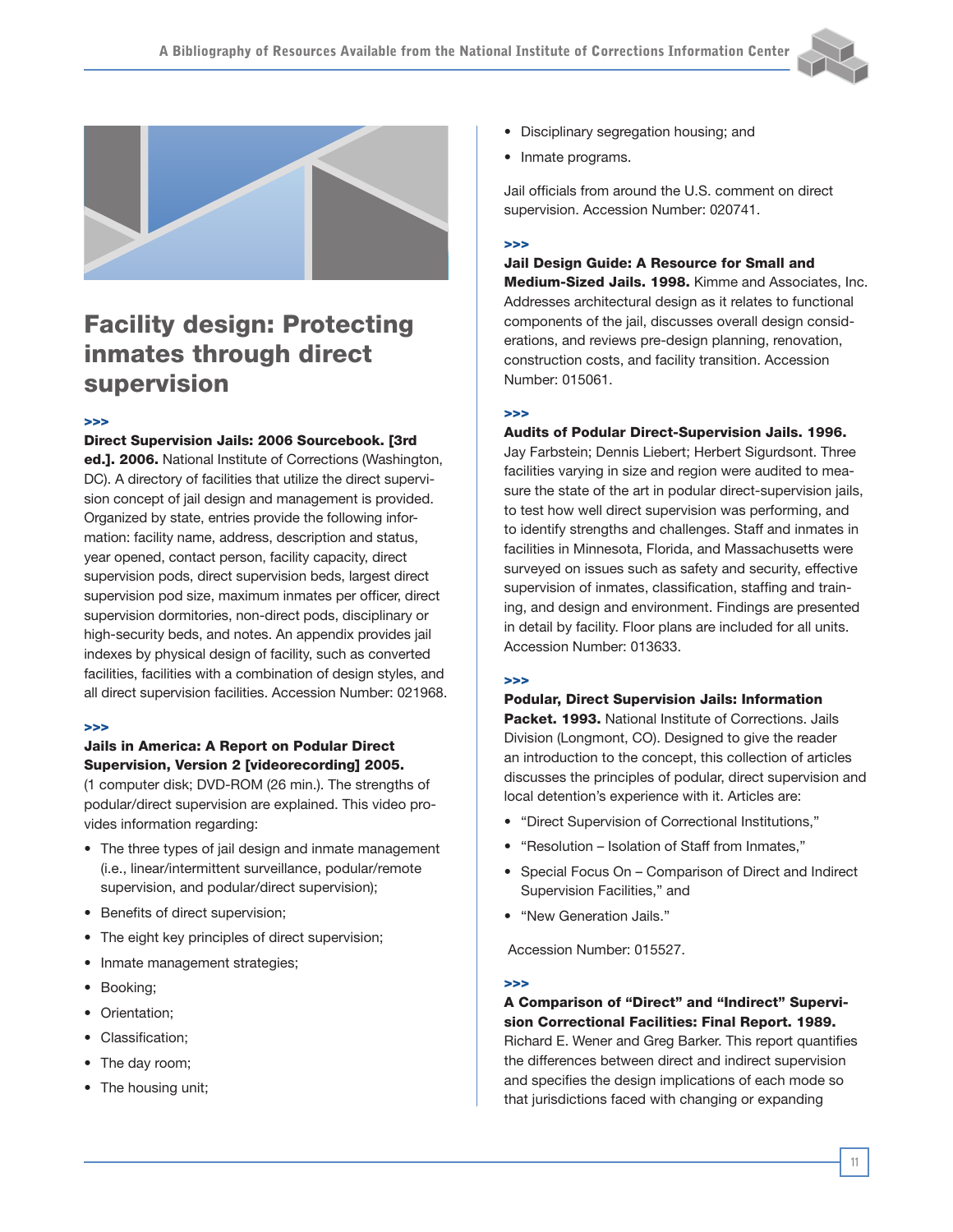

correctional programs will have a sound basis for choosing between them. Includes bibliography and attachments to final report. Accession Number: 007807.

#### >>>

#### Direct Supervision Jails: Interviews with Admin-

istrators. 1987. Barbara Krauth and Constance Clem. eds. Library Information Specialists, Inc. (Boulder, CO); National Institute of Corrections Information Center (Boulder, CO). Details of the experiences of eleven jurisdictions in developing and operating direct supervision jails are presented in this report. Accession Number: 005408.



# Valuable general resources

#### >>>

Annotated Bibliography on Prison Rape/Inmate Sexual Assault. Rev. [ed.] 2007. Connie Clem. One hundred and sixty-four resources about inmate sexual assault/prison rape are cited. Entries are organized into the following areas:

- General information on inmate sexual assault statutes and caselaw, journal literature, books and reports, and bibliographies and webliographies;
- Federal initiatives to address inmate sexual assault – general resources, annual reports to congress, and incidence research (methodology and findings);
- Resources for correctional operations general resources, agency policies, and staff training materials; and
- Resources for inmates and advocates publications and websites.

Accession Number: 019764.

**164 resources in** *Annotated Bibliography on Prison Rape/Inmate Sexual Assault***. Rev. [ed.] 2007. NIC Accession Number: 019764.** 2 Designing a curriculum (DACUM) is a process that analyzes

#### >>>

#### Correctional Internal Affairs Investigators Job

Analysis. 2006. National Institute of Corrections (Washington, DC). A job profile for an Internal Affairs Investigator in state operated adult correctional facilities is provided. This report contains these sections: executive summary; introduction; overview of the DACUM<sup>2</sup> job analysis; DACUM job analysis results for Correctional Internal Affairs Investigators; top training tasks for new and veteran Internal Affairs Investigators in the Kentucky Department of Corrections; comparing Correctional Investigator training needs with the PREA; PREA Training Topic Exercise; and focused conversation. Appendixes include: a detailed overview of the DACUM job analysis process; PREA Subject Matter Expert Review of Investigator Job Profile; knowledge, skills, traits exercise; and Department of Corrections DACUM Job Analysis Chart. Accession Number: 021984.

#### >>>

Confronting Confinement: A Report of the Commission on Safety and Abuse in America's Prisons. 2006. Commission on Safety and Abuse in America's Prisons (Vera Institute for Justice, Washington, DC). Results of the Commissions examination of the safety of America's prisons and jails are presented. Sections of this report are: summary of findings and recommendations; conditions of confinement – prevent violence, provide health care that protects everyone, and limit segregation; labor and leadership – change the culture and enhance the profession; oversight and accountability – invest in external oversight, strengthen accountability within the profession, and educate and involve the public; and knowledge and data – measure safety and effectiveness. Accession Number: 021556P

#### >>>

Addressing Sexual Violence in Prisons: A Snapshot of Approaches and Highlights of Innovative Strategies. Final report. 2006. Janine M. Zweig; Rebecca L. Naser; John Blackmore; Megan Schaffer. Urban Institute. Justice Policy Center (Washington, DC).

Responses of state departments of corrections (DOCs) to prison sexual violence (PSV) are discussed. Sections of this report are: highlights; introduction and why address-**Writing for NIC, Connie Clem describes index** ing sexual violence in prisons matter; developing policies;

an occupation.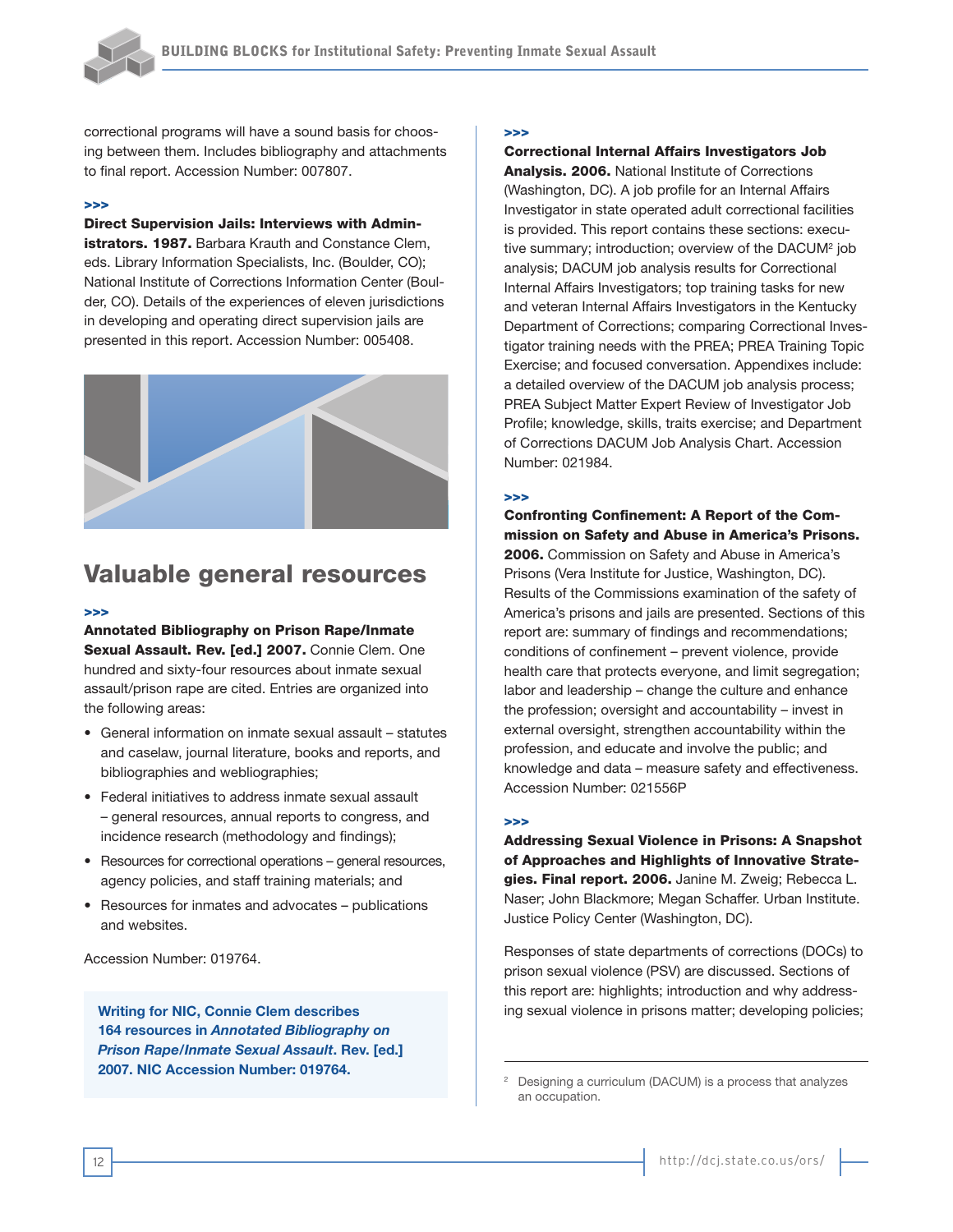prevention efforts; investigation and prosecution; victim services; staff training; documenting incidents of sexual violence; collaborating to address sexual violence; and conclusions and implications. Appendixes provide summaries of 11 case studies about states' programs to address prison sexual violence (i.e., CT, ID, KS, ME, MA, MN, OH, OR, PA, TX, and UT). Accession Number: 021875.

#### >>>

Sexual Violence Reported by Correctional Authori-

ties. 2005. Allen J. Beck and Paige M. Harrison. PREA legislation requires that the Bureau of Justice Statistics (BJS) collect information on the incidence and prevalence of sexual violence within correctional facilities. This report, the second BJS national survey of administrative records on sexual violence in adult and juvenile correctional facilities, provides detailed information on substantiated incidents, including the circumstances surrounding each incident, characteristics of victims and perpetrators, the type of pressure or physical force, victim injuries, sanctions imposed, and victim assistance. Accession Number: serial929.

#### >>>

#### Still In Danger: The Ongoing Threat of Sexual Violence Against Transgender Prisoners. 2005.

American Civil Liberties Union Foundation. Stop Prisoner Rape (Los Angeles, CA); National Prison Project (Washington, DC). This report reviews the legal implications of *Farmer v. Brennan* for prisoner claims of Eighth Amendment violations and an assessment of changes to conditions for transgender prisoners in the 11 years since *Farmer*. Sections following an executive summary are: introduction; *Farmer v. Brennan* as legal precedent; excessive reliance on isolation; risk of assault in the general population; some positive signs; and conclusions and recommendations. Accession Number: 020892.

#### >>>

#### Sexual Violence Reported by Correctional

Authorities, 2004. Allen J. Beck and Timothy A. Hughes. This Bureau of Justice Statistics report presents the first national survey of administrative records on sexual violence in adult and juvenile correctional facilities. Some highlights include: more than 2,700 correctional facilities holding 79 percent of all adults and juveniles in custody were surveyed; 8,210 allegations of sexual violence were reported in the U.S. during 2004 – 42 percent involved staff sexual misconduct, 37 percent inmate-on-inmate nonconsensual sexual acts; 11 percent staff sexual harassment, and 10 percent abusive sexual

# Mark Goldman's Jail Design Review Handbook (2003)

**Mark Goldman immediately asks the hard questions:**

*Will the proposed (existing) layout allow staff a clear view of all inmate areas without having to move or turn around so much they get dizzy or tired? How might the design (or equipment) be improved to facilitate staff control and make it easier for supervisors to manage their staff? Are barriers between staff and inmates kept to a minimum to encourage proactive communication and to prevent, rather than react to, problems.* **(Jail Design Review Handbook, pages 1-2)**

**Chapter 4 should be required reading for staff whether investigating a single sexual assault incident or planning prevention strategies. For some, this chapter may create discomfort by raising complex design and systems questions. However, working through the issues can help staff answer those questions and determine whether changes can help prevent future assaults:**

- **• Blind spots in housing units**
- **• Housing unit layouts that require excessive number of staff to provide adequate supervision**
- **• Security electronics require replacement shortly after occupancy because staff have not been trained to operate them efficiently**
- **• Security electronics are replaced because companies with appropriate spare parts and trained staff were not able to respond as required by the institution.**
- **• Cells are large but cannot be double bunked because of too few showers or inadequate dayroom space.**

**At the end of the review, administrative, custody, and program staff will understand the physical plant and how essential are its systems in reducing opportunities for sexual assault. The planning process engages correctional staff in a planning process that places safety as a key responsibility in improving their work environment. Accession Number: 018443.**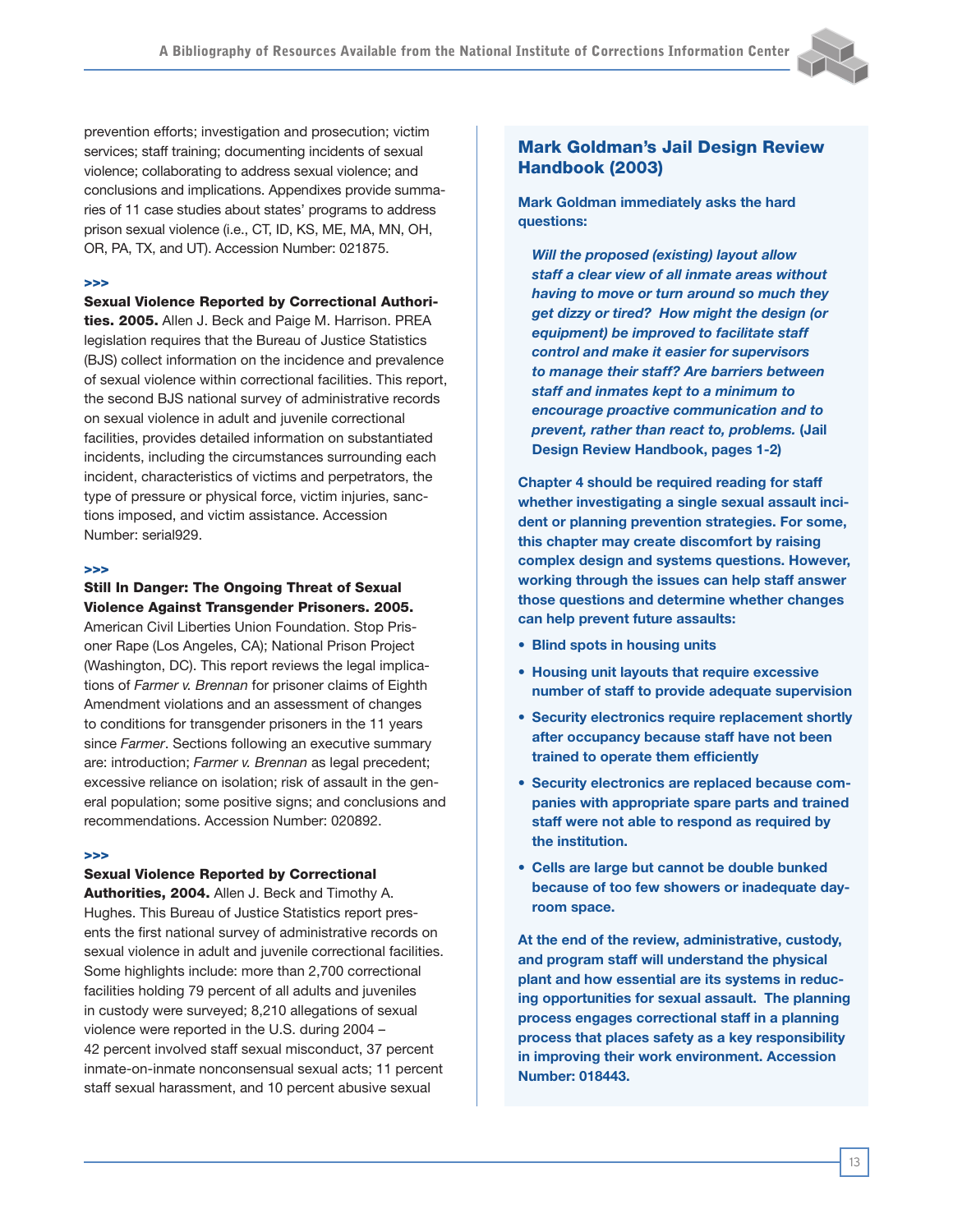

contact; and nearly 2,100 incidents of sexual violence were substantiated by correctional authorities. Accession Number: 020656.

#### >>>

#### Resource Guide for Jail Administrators. 2004.

Mark D. Martin, and Thomas A. Rosazza. This guide is designed to enhance the leadership skills, knowledge, and capabilities of jail administrators on issues of basic jail administration. Fourteen chapters include the introduction; role, purpose, and characteristics of the jail; administration; facilities; staffing and scheduling; staff recruiting, selection, and retention; staff training; security, safety, and emergency preparedness; inmate behavior management; inmate discipline and grievance; special management; inmate services and programs; jail intake and release; and getting started on the job. Sixteen checklists allow administrators to assess performance and effectiveness of jail operations. Accession Number: 020030.

#### >>>

## A National Protocol for Sexual Assault Medical Forensic Examinations: Adults/Adolescents. 2004.

U.S. Dept. of Justice. Office of Violence Against Women (Washington, DC). This medical forensic protocol is intended to assist jurisdictions develop a response that is both sensitive to victims of sexual assault and that promotes offender accountability. Three sections follow goals, recommendations at a glance, and an introduction:

- Overarching issues—coordinated team approach, victim-centered care, informed consent, confidentiality, reporting to law enforcement, and payment for the examination under VAWA (Violence Against Women Act);
- Operational issues—sexual assault forensic examiners, facilities, equipment and supplies, sexual assault evidence collection kit, timing considerations for collecting evidence, and evidence integrity;

• And the examination process—initial contact, triage and intake, documentation by health care personnel, the medical forensic history, photography, exam and evidence collection procedures, drug-facilitated sexual assault, STI (sexually transmitted infection) evaluation and care, pregnancy risk evaluation and care, discharge and follow-up, and examiner court appearances.

Appendixes provide guidance for developing customized jurisdictions and associated considerations for jurisdictions and the creation of a sexual assault response team (SART). Accession Number: 020532.

#### >>>

Ohio Correctional Institution Sexual Assault Abatement: A Ten Point Plan [and] Ohio Prisons Chief Release [sic] 10 Point Plan on Sexual Assault Abatement. 2004. Strategies for combating inmate sexual abuse are described. Zero tolerance is reflected in ten areas of focus: staff training; inmate education; sanctions; victim support persons; investigation procedures/training; electronic tracking/identification of inmate aggressors/manipulators; data collection; audits; process involvement team to address fear of reporting; and the federally mandated PREA. Accession Number: 019511.

## >>>

Labeling Theory as a Paradigm for the Etiology of Prison Rape: Implications for understanding and intervention. 2003. Robert D. Hanser. This paper demonstrates how prison rape differs from rape in outside society so that therapists can adequately assist sexual assault victims. The paper includes sections on labeling theory and etiology, structural issues, implications for treating victims. Accession Number: 019245.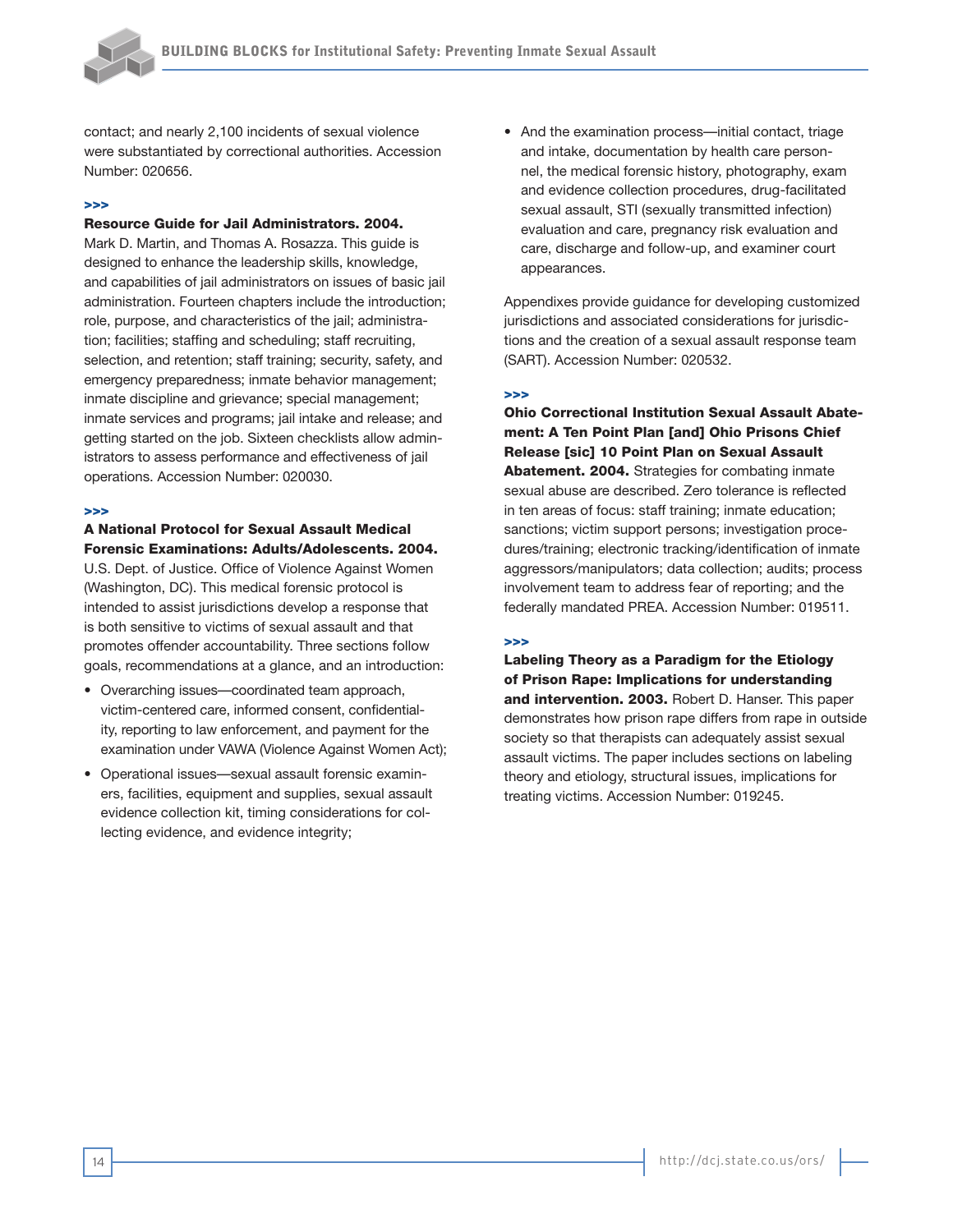